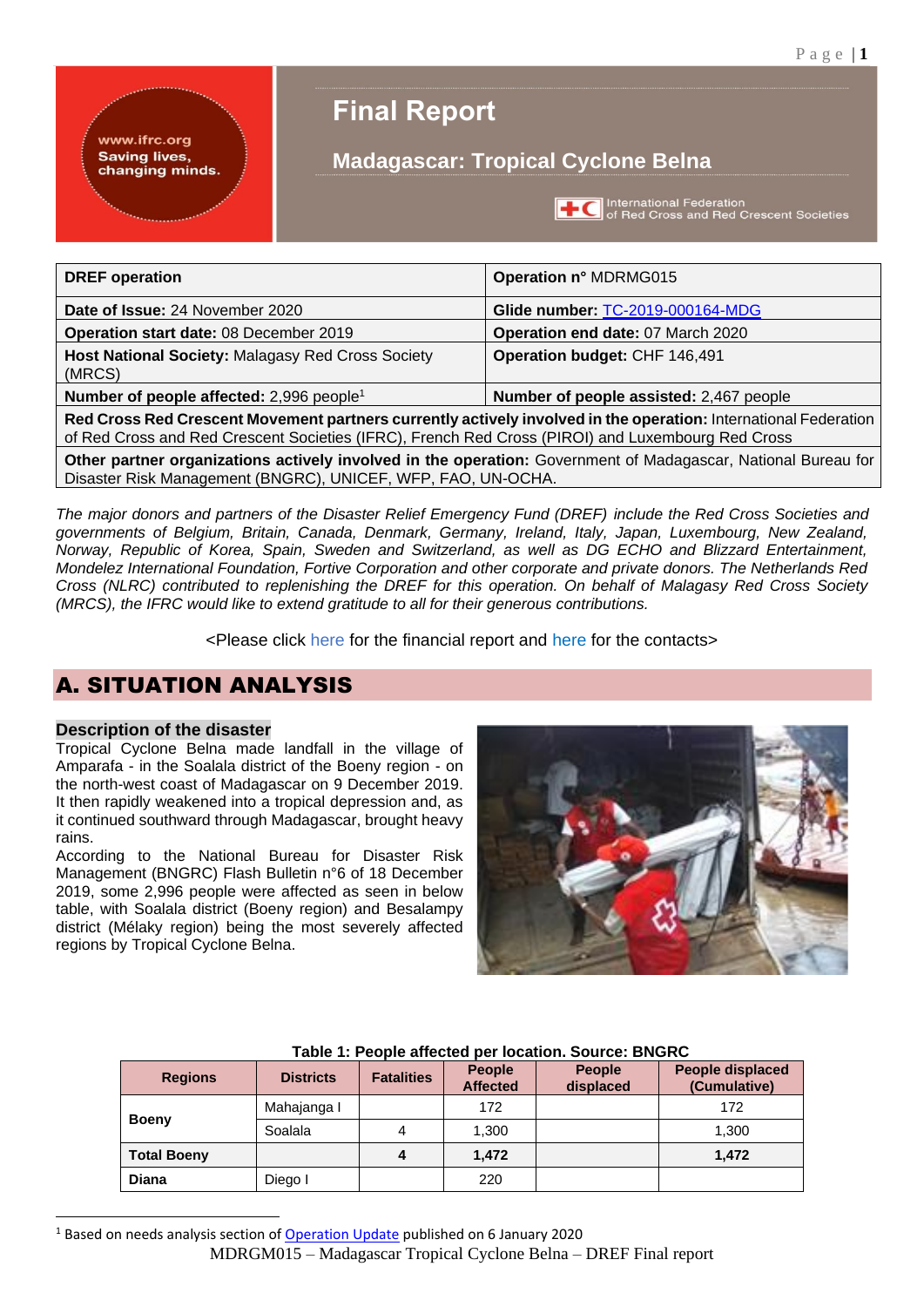|  |  |  |  | ٠ |
|--|--|--|--|---|
|--|--|--|--|---|

| <b>Total Diana</b>  |           |   | 220   |     |       |
|---------------------|-----------|---|-------|-----|-------|
| <b>Melaky</b>       | Besalampy |   | 1,001 | 536 | 880   |
| <b>Total Melaky</b> |           |   | 1,001 | 536 | 880   |
| <b>Menabe</b>       | Morondava |   | 303   |     | 303   |
| <b>Total Menabe</b> |           |   | 303   |     | 303   |
| <b>Total</b>        |           | 4 | 2,996 | 536 | 2,655 |

Soalala town's main hospital was flooded, affecting the availability of essential medical services in the town. The city experienced power outages as 12 electrical substations were damaged. There was a shortage of safe drinking water, as some water points and wells had been submerged.

At least 650 houses were damaged in the districts of Besalampy and Soalala. Several schools were equally affected, including 91 damaged classrooms and 39 destroyed in Ambatomainty, Besalampy, Mitsinjo and Soalala districts. In Mahajanga district, more than 170 people were evacuated and accommodated in shelter sites.

On 8 December 2019, prior to Tropical Cyclone (TC) Belna making landfall, IFRC launched a **DREF Operation** for CHF 146,491 to support preparedness actions by the National Society, targeting 2,500 people (500 households) with emergency activities planned to be implemented in the shelter, health and WASH sectors. Following the approval of the preparedness operation, the Malagasy Red Cross (MRC) was able to start activities to prepare for the impact of the cyclone including information to the population, pre-positioning of stock (NFI Shelter and WASH) as close as possible to the expected points of impact. In January 2020, an [Operation Update](http://adore.ifrc.org/Download.aspx?FileId=282504) was published to inform stakeholders of the progress in implementation and provide clarity on the needs following assessments conducted after the cyclone made landfall. The Operation update also allowed for a three-month timeframe extension of the operation, to ensure MRCS provided affected communities with the planned response package setup for them.

## **Summary of the intervention**

### **Overview of the action of the host National Society**

Upon receipt of alerts, the MRCS operational crisis centre at the national level was activated on Sunday 8 December 2019 (with 4 National disaster response team -NDRT members) and the NS participated in the coordination meetings organised by the National Bureau for Disaster Risk Management (BNGRC) and the United Nations Office for the Coordination of Humanitarian Affairs (OCHA).

Some four NDRT and the National Society's logistics officer were deployed to the affected areas to support the activities. Indeed, the National Society mobilized 91 volunteers including 05 NDRT members, 03 members of governance, 02 staff (the Logistics Manager and the driver), 03 CBHFA trainers from the field, and 91 community volunteers. Given the importance of the operation and to ensure the consistency of the data standards, a disaster preparedness officer (French Red Cross - PIROI) was also deployed to support the NS.

MRCS carried out the following activities in response to the cyclone impact:

- Early Warning Awareness, reaching approximately 2,500 people thanks to door-to-door early warning visits, providing information using the local tam-tam and megaphones.
- Prepositioned household items (HHIs) for Shelter and Water, sanitation and hygiene (WASH) were transported to the affected areas (for 400 households in Soalala and 100 households in Mahajanga).
- Supported the distribution of 500 kits including kit shelter, kit wash, kitchen kit to 500 households.
- Training of 60 volunteers (32 men and 28 women) on relief distribution.
- Training of 91 volunteers in hygiene promotion and community-based first aid (CBHFA), of which 50 men and 41 women in the Melaky and Boeny regions. After the training, they were able to educate 2,467 people (817 men and 1,312 women, 120 children under 5 years old, 94 people over 50 years old and 28 people with disabilities) on handwashing, drinking water treatment and use and maintenance of latrines.
- Distribution of 10 first aid kits to Red Cross branches in the Boeny and Melaky regions.
- Post-distribution assessment in Boeny region, Soalala district and Melaky region, Besalampy district to evaluate the impact of the project.

#### **Overview of the Red Cross / Red Crescent Movement Action in-country**

The International Federation of Red Cross and Red Crescent Societies (IFRC) provided support through funding of this DREF operation. To ensure Red Cross Movement was properly represented in coordination meeting and in the absence of the Head of Office, East Africa Emergency Operations Coordinator was deployed for two weeks to support the NS with the coordination aspect of the response. A second IFRC internal support person was deployed to provide coordination support for two additional weeks after EA Ops Coordinator exited, this all the more as Comoros Island was equally impacted by TC Belna. In addition to above two deployments, a communication delegate was deployed from Sahel CCST to ensure proper coverage of NS actions during this period, while Africa Regional office provided remote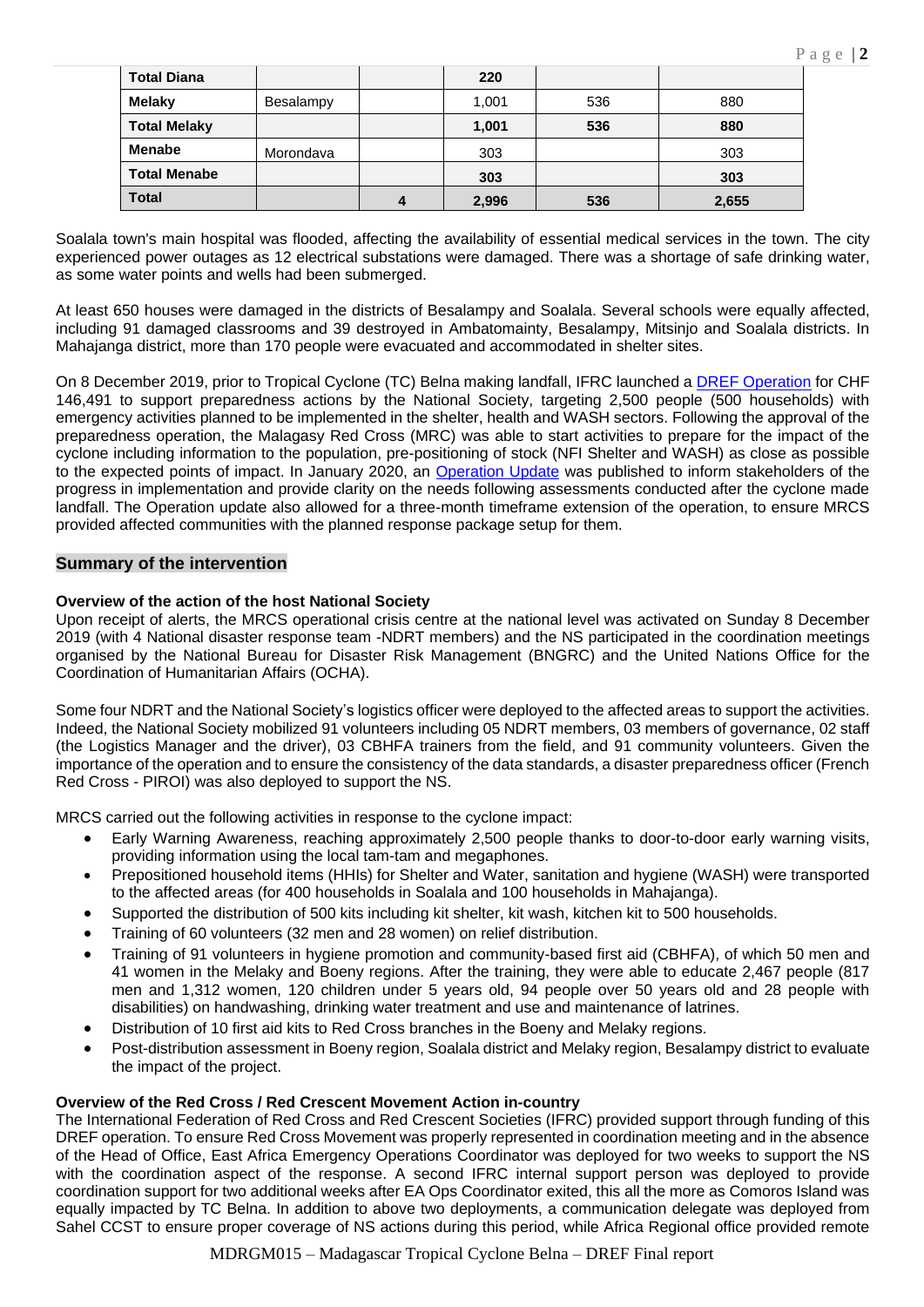technical support to the response. Towards the end of the operation, PMER Manager from Sahel CCST was deployed to facilitate the lessons learned workshop.

On its part, PIROI supported NS in mobilising its stocks taken from the pre-positioned stock of the NS, made available by PIROI in Antananarivo – the items were all replenished thanks to the DREF operation. PIROI equally agreed to prefund some activities before the approval of the DEF operation and supported the NS with drafting the DREF request. A Disaster Preparedness and Response Officer from French red Cross in the Indian ocean Islands was equally made available to support to facilitate coordination prior to the response and support the review of activities through the Operation Update. PIROI also ensured MRCS with remote logistics and technical support.

Luxembourg Red Cross provided technical shelter support to the NS and participated in coordination meetings.

#### **Overview of other actors actions in-country**

- The National Bureau for Risk and Disaster Management (BNGRC) delivered 4,000kg of rice and 10,000 iron sheets to Soalala by boat, and 1,250kg of rice and other food items to 172 IDPs in Mahajanga. Technicians from the national water and electricity company were deployed to restore electrical power in Soalala.
- The Ministry of Energy, Water and Hydrocarbons (MEEH) and UNICEF distributed 500 WASH kits in Soalala. Some 500 iron sheets were also distributed by the Government in Besalampy, in February 2020.
- The Ministry of Population, Social Protection, and the Development of Women (MPPSPF), MEEH and UNICEF distributed 164 boxes to 3,200 HH in the Nosy-be District.
- Directorates of National Education and Technical and Vocational Education (DRENETP) and UNICEF distributed 200 tarpaulins to 20 schools.
- Two people of the Regional Directorate of Energy, Water and Hydrocarbons (DREEH) deployed to Soalala to conduct HP and sanitation awareness campaigns via radio.
- UNICEF distributed WASH items to displaced people in Mahajanga and delivered tents and school kits to Soalala. 50 medicine kits to 1,300 displaced for people in Soalala. CARE International distributed 500 tarpaulins to the affected households in Soalala.
- Awareness campaigns concerning latrines conducted by the WASH cluster.
- A total 1 humanitarian partners are operational in the north-western regions of Madagascar. The BNGRC organised regular meetings with key government agencies and humanitarian partners.
- One boat of AQUALMA Company with a capacity of 120 tons was deployed to Soalala in December.

#### **Needs analysis and scenario planning**

#### **Needs analysis**

An aerial assessment of Soalala, Besalampy and Maintirano was conducted on 11<sup>th</sup> December by the National Society, MEDAIR and other partners to plan the sectors response.

According to the assessment findings provided by BNGRC and OCHA, the most affected regions were Boény, Mélaky and Diana with a total of 4 deaths; 2,996 people affected as detailed in table 1 above. Please refer t[o Operation Update](http://adore.ifrc.org/Download.aspx?FileId=282504) for details on the needs assessment.

#### **Operation risk assessment**

According to the forecasts, TC Belna was expected to impact northern Madagascar (particularly the Diana region) as early as Sunday 8th December and then, while remaining offshore, to approach the coasts of the Malaky region on the morning of 10th December. It was expected to cause major flooding and damage to infrastructure. Many areas became inaccessible and this situation increased the number of vulnerable people.

In conjunction with the branches concerned and the national and local authorities, the MRCS closely monitored the situation and adapted its interventions accordingly. To mitigate security risks, appropriate measures were put in place. This included, monitoring of staff (e.g. by telephone or SMS), providing security instructions prior to deployment, monitoring developments in relation to authorities, providing communication systems and monitoring and validating IFRC online security courses (personal security, security management, and volunteer security).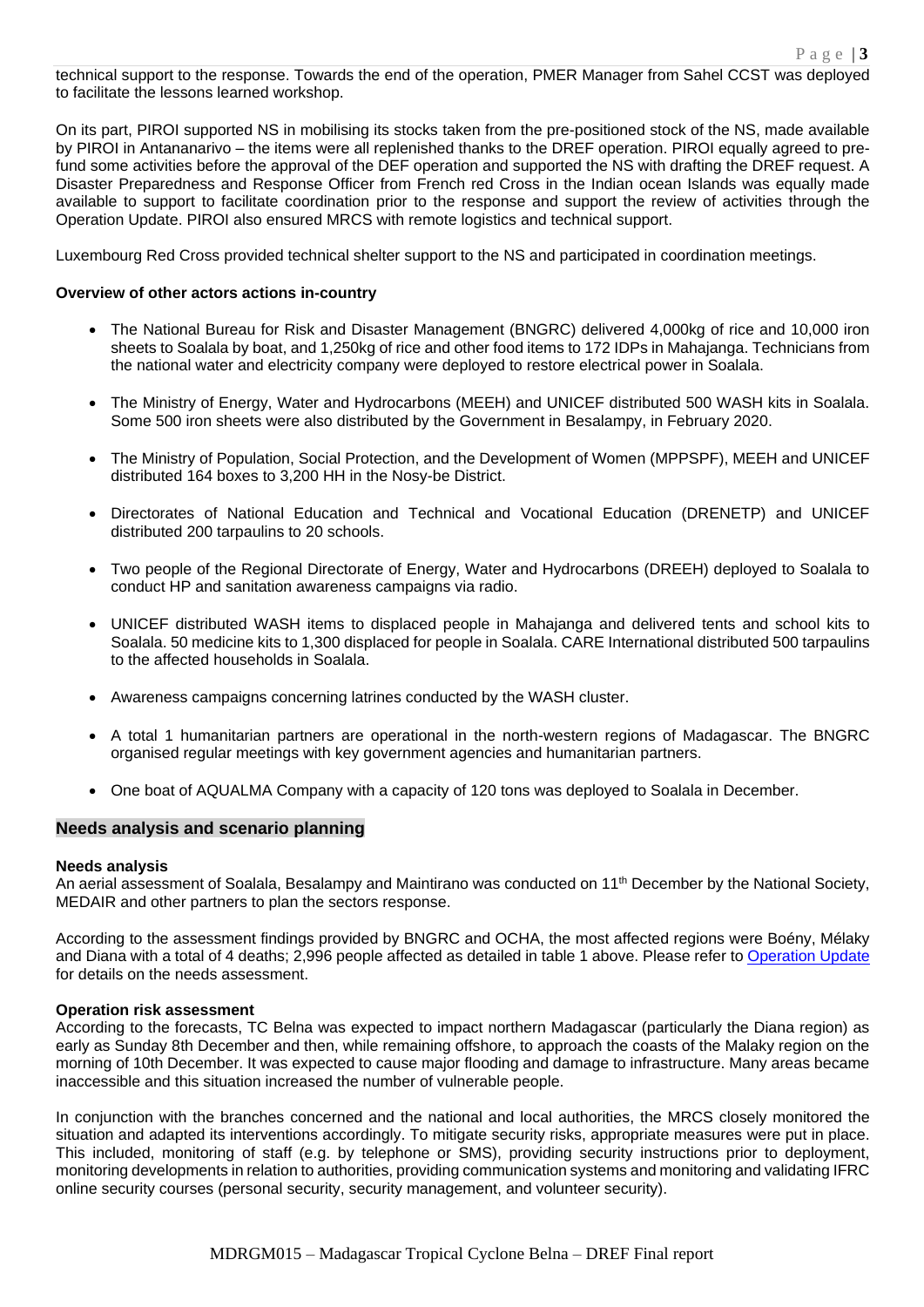As the local authorities pre-established the list of beneficiaries without RC volunteers' presence to respect the selection criteria, there may be some identified beneficiaries who should not have been on the lists.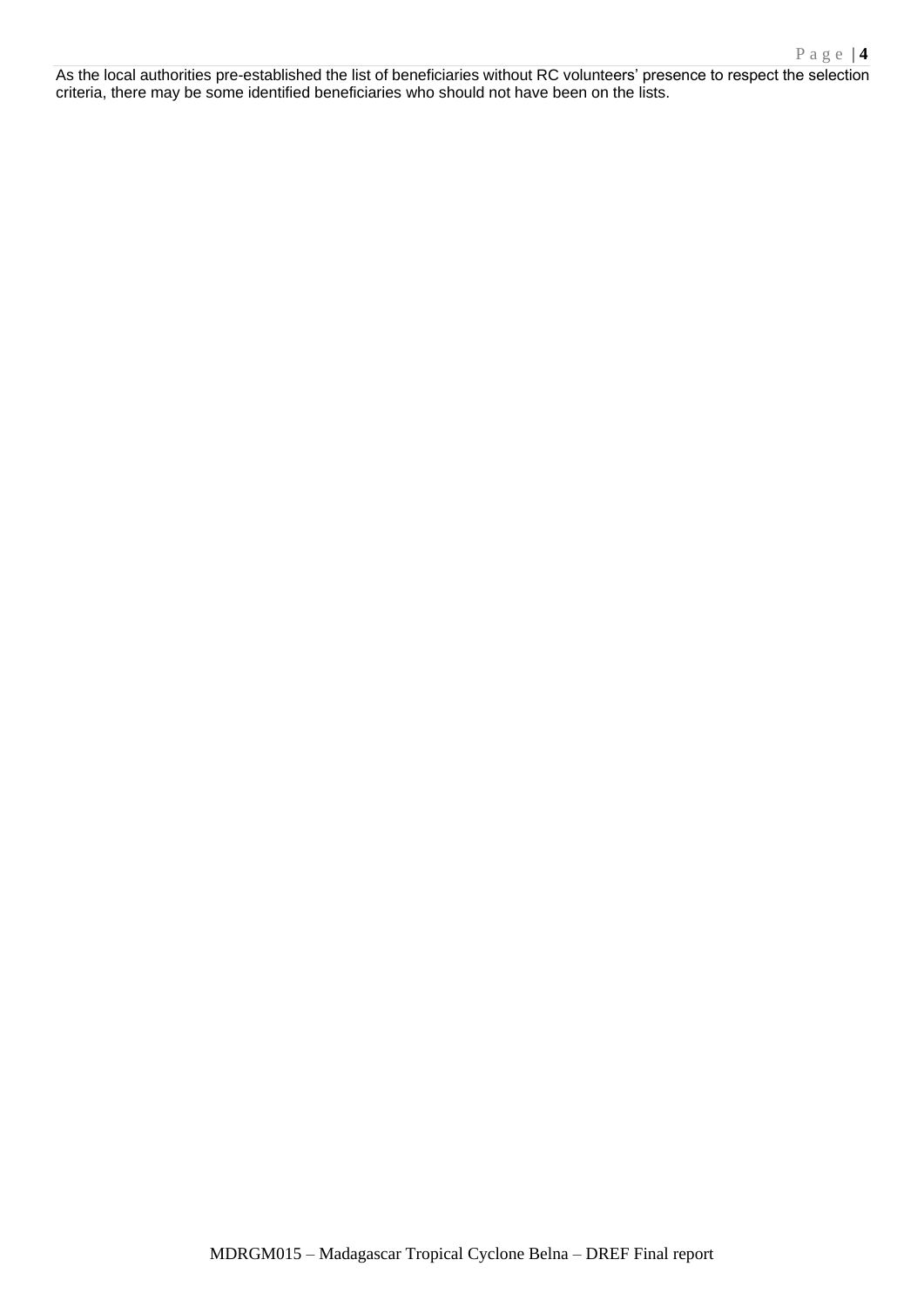# B. OPERATION STRATEGY

### **Overall operational objective**

The overall objective of this operation was to provide immediate shelter, health and WASH needs to 2,500 people (500 households) affected by tropical Cyclone Belna in Soalala and Melaka. Indeed, 400 households (2,000 people) were targeted in Soalala (Boény region) while 100 households (500 people) were targeted in Besalampy (Melaka region).

#### **Proposed Strategy**

Following the implementation of early warning activities and the pre-positioning of relief stocks to the affected areas, the National Society adopted an inclusive and Community Engagement and Accountability (CEA) approach in the response phase.

During the operation implementation, the National Society faced the following challenges:

- Difficulties in transporting the kits to the affected areas in Ankasakasa Tsibiray, Melaky region, Besalampy district, given its inaccessibility by land during the rainy period, so the boats and trucks were rent to ensure easy transport.
- The roads were cut while some MRCS trainers were already on site and their mission was extended, which obliged the NS to reschedule the trainings on CBHFA and hygiene promotion.

Despite the challenges, the planned objectives were reached, and intervention reduced the vulnerability of the affected population and provided support to 2,500 people (male: 978, female: 1,522) affected by Tropical Cyclone Belna in the Boeny and Melaky regions.

**Community Engagement and Accountability (CEA):** CEA was integrated throughout the intervention to ensure maximum and meaningful participation of affected communities. Short sessions on the basics of CEA were included in all training of volunteers. CEA related questions were included in assessments which were undertaken after TC Belna made landfall, such as questions on preferred information channels and information needs of communities.

For the sake of clarity and to ensure a good flow of information, clear roles and responsibilities were agreed with authorities, community leaders and communities.

**Protection, Gender, and Inclusion (PGI):** Recognizing that women, girls, men, and boys, of very diverse ages, disabilities, and background, all have different needs, risks and coping strategies. The operation payed attention to families whose homes were extremely affected by the cyclone, with particular attention to women-led households, families that had many children under five years old, elderly members and people with disabilities.

## **Operational support services**

## **Human Resources**

Before impact, an initial number of 100 volunteers were deployed to implement population preparedness activities, and among them 86 were mobilized later to implement the distribution activities. All volunteers were insured and equipped with visibility material. Volunteers were supervised by the deployed NDRTs, under the overall coordination of the MRCS Disaster Management Officer. The national logistics officer and the administrative and financial manager ensured the coordination and management of the activities in their respective fields.

In addition, an IFRC Operation Manager and the PIROI disaster preparedness officer supported the coordination and implementation of response activities in the targeted regions. Six NDRT members were deployed to support the implementation of activities by MRCS.

#### **Logistics and procurement**

- MRCS used its pre-positioned stocks made available by PIROI in Antananarivo, from which 500 shelter tool kits, tarpaulins, 500 kitchen sets, 500 jerry cans and buckets were sent and distributed in Soalala (Soalala, Ambohipaky) and to Besalampy (Ankasakasa Tsibiray). These items have been replenished.
- Local procurement of soaps was done in line with IFRC standard procurement procedures.
- Given that warehousing was important in this operation, MRCS coordinated with the authorities and partners for the storage of items in affected areas until they were distributed.
- To support the operation, heavy and light vehicles and boats were rented locally to reach difficult and inaccessible areas*.*

## **Communication and visibility**

To support volunteers on their mission and to raise the visibility of Red Cross actions in the field, the MRCS provided volunteers with visibility such as bibs or T-shirts. The MRCS used megaphones to evacuate at-risk population from targeted communities and procured flags to be used during outreach activities. Some hygiene promotion materials were printed to promote good hygiene and safe water practices.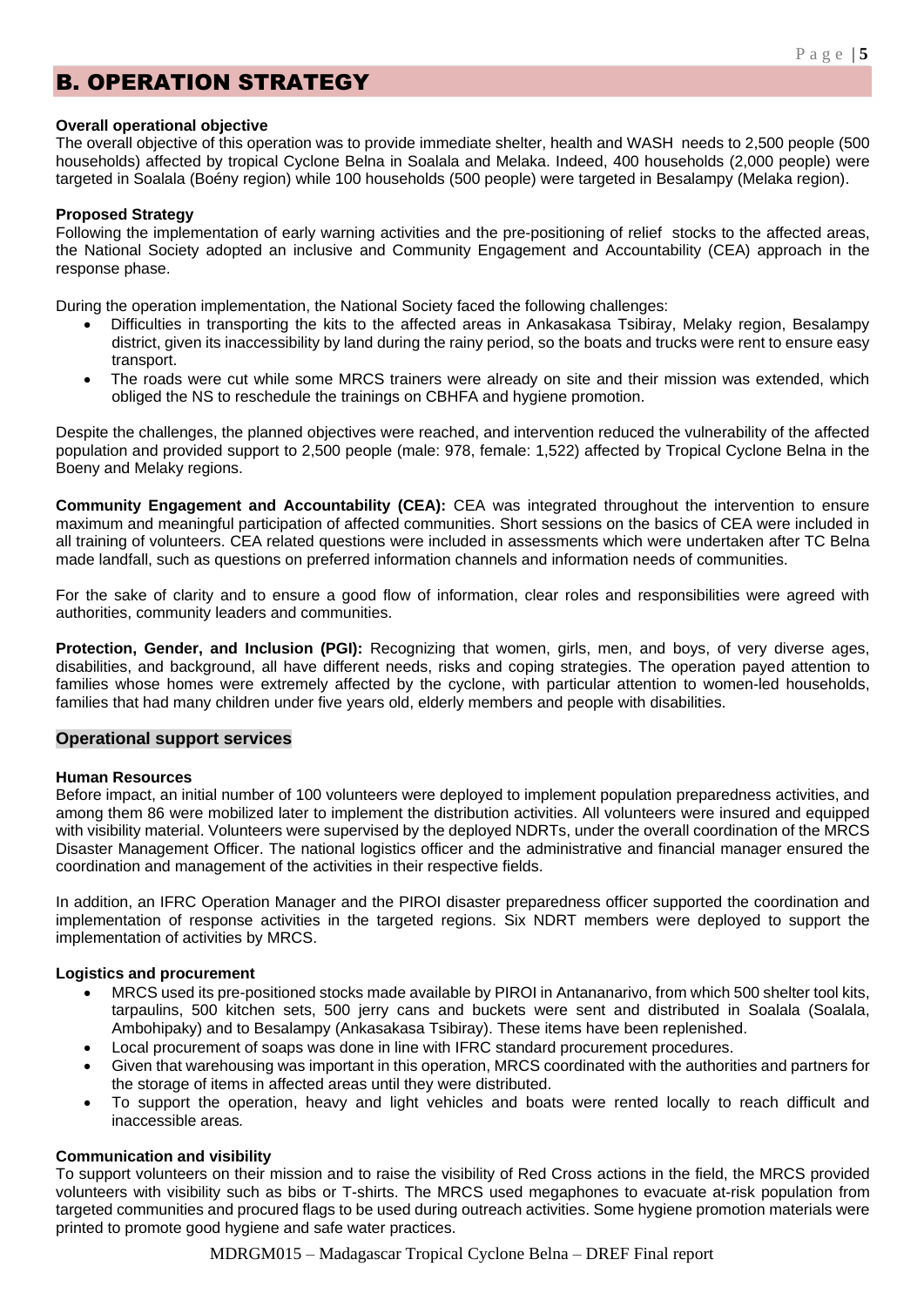**Planning, monitoring, evaluation, and reporting (PMER):** The IFRC IOI Cluster and PIROI provided MRCS with the necessary support for the successful implementation of PMER activities, including monitoring and reporting of this DREF operation.

# C. DETAILLED OPERATIONAL PLAN



**Shelter People reached: 2,500** Male: 978 Female: 1,522

*Outcome 1:* **Communities in disaster and crisis-affected areas restore and strengthen their safety, well-being and short-term recovery through shelter and settlement solutions**

| Indicators:                                                                                                      | <b>Target</b>                                                                                    | <b>Actual</b>                                                                               |  |  |
|------------------------------------------------------------------------------------------------------------------|--------------------------------------------------------------------------------------------------|---------------------------------------------------------------------------------------------|--|--|
| Output 1.1: Shelter and settlements and basic household items assistance is provided to the affected<br>families |                                                                                                  |                                                                                             |  |  |
| % of targeted people reached with life-saving shelter support.                                                   | 2.500                                                                                            | 2,500                                                                                       |  |  |
| # of shelter and household items prepositioned in preparedness                                                   | 500 shelter tool<br>kits.1.000<br>tarpaulins and<br>500 kitchen kits)<br>for $500$<br>households | 500 shelter tool<br>kits. 1000<br>tarpaulins and 500<br>kitchen kits) for<br>500 households |  |  |
| # of affected households reached with shelter and household items                                                | 500                                                                                              | 500                                                                                         |  |  |
| <b>Narrative description of achievements</b>                                                                     |                                                                                                  |                                                                                             |  |  |

Prior to the cyclone making landfall, below activities were implemented:

- A short training for 86 MRCS volunteers was carried out by the NDRTs deployed (Boény).
- An assessment of the risk areas was conducted to evaluate the area's most at risk based on the data relating to the previous floods.
- Shelter items were moved to the affected areas:
	- Soalala: 400 shelter tool kits, 800 tarpaulins and 400 kitchen kits.
	- Majunga (For Besalampy): 100 shelter tool kits, 200 tarpaulins and 100 kitchen kits.

The first HHI distribution (Shelter and WASH items) for 160 households was carried out in Soalala on 22<sup>nd</sup> December 2019.

Following the landfall, NS conducted field visits, assessments, and identification of needs per household and per fokontany, as well as consultations with the distribution committee and local authorities.

Some 60 volunteers were trained (20 in Ambohipaky, 20 in Soalala and 20 in Ankasakasa Tsibiray) for one to two days on distribution techniques prior to distribution to targeted households.

Targeted families were selected based on the following vulnerability criteria:

- Household with a person over 50 years old
- Household with person with disabilities
- Child-headed households, Orphans and vulnerable children
- Female-headed households
- Household with pregnant women
- Presence of children under the age of 5 in the house
- Household whose house has been particularly or totally destroyed during the passage of the Cyclone.

The most vulnerable persons were selected from among those residing in shelters or with host families or amongst those who had to leave their homes following partial or total destruction.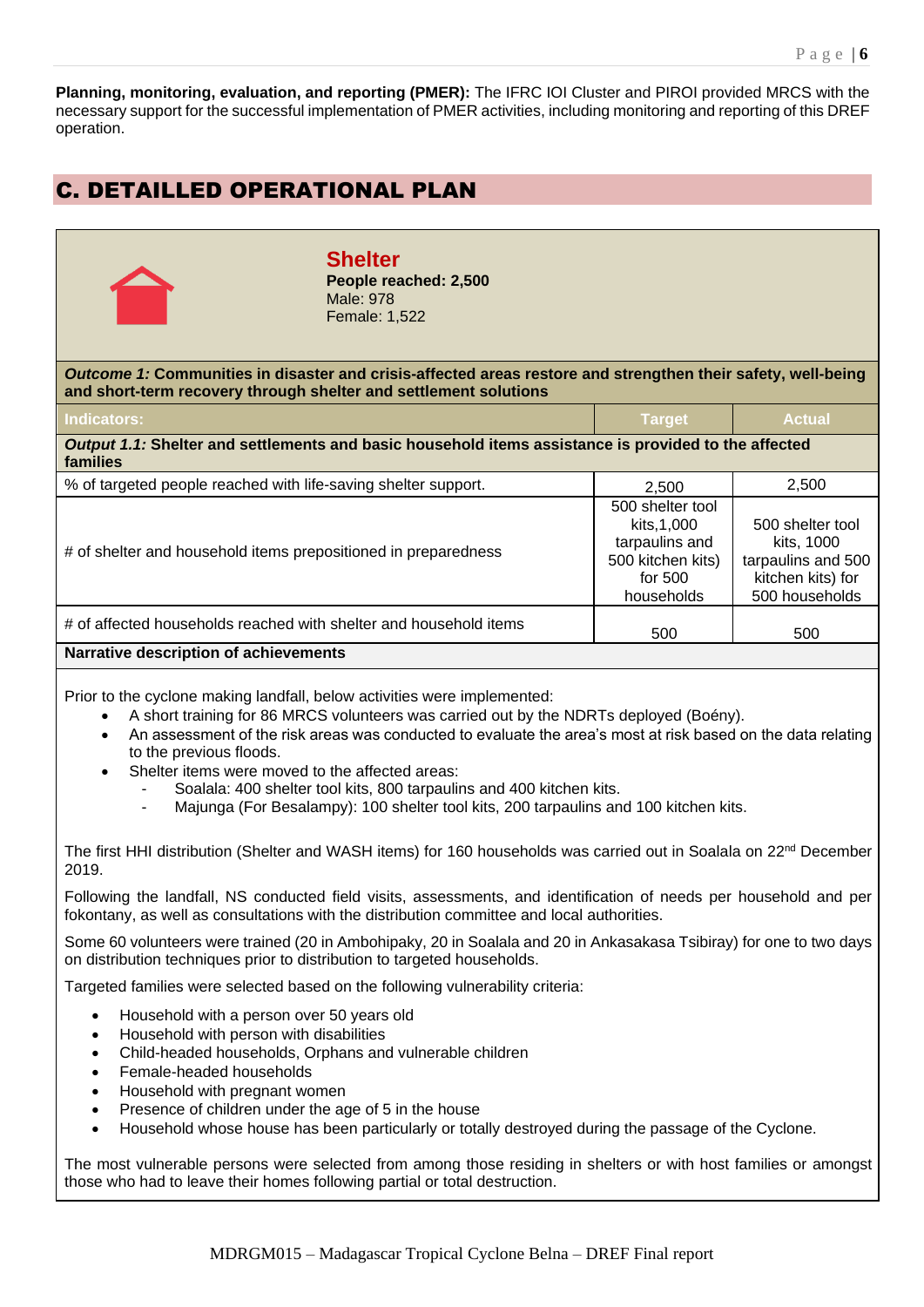The Logistics Cluster provided significant support for the delivery of the kits in the district of Soalala. On the other hand a private bus was rented for rapid items delivery in Ankasakasa, district of Besalampy.

For CEA activities, the local authority, the NS branches and a representative of volunteers were appointed to receive all complaints and various claims from the community. In parallel to this, there were already the committee created by the Soalala administrative district, of which the NS is a member.

### **Challenges**

- Lack of identification proof for some recipient households during the distribution in Ankasakasa, and the local authority had to validate their identity as they were in possession of the coupons for the distributions.
- Delay in obtaining the pro forma invoices due to constraints on local purchasing. Some providers could not provide official documents respecting procurement procedures.

#### **Lessons learned**

- To solve the problem of some recipients who do not have ID cards, the better option is to involve the local authorities, communities themselves or CEA committees to confirm their identity.
- To have a prepositioned stock with emergency items which can easily be deployed as soon as needed.



**Health People reached: 1,030** Male: 260 Female: 770

## *Outcome 1:* **The immediate risks to the health of affected populations are reduced**

| <u>UNIVERSITY IS THE MUNICIPAL HOND TO THE HUGHIT OF GITUOLUG PUPURING OF CHANGULAR</u> |               |               |  |  |
|-----------------------------------------------------------------------------------------|---------------|---------------|--|--|
| <b>Indicators:</b>                                                                      | <b>Target</b> | <b>Actual</b> |  |  |
| # of targeted people are provided with early warning messages                           | 2,500         | 1,030         |  |  |
| <b>Output 1.1: Target population is reached with Search and Rescue activities</b>       |               |               |  |  |
| <b>Indicators:</b>                                                                      | <b>Target</b> | <b>Actual</b> |  |  |
| # of Early warning messages and evacuation activities to the target population.         | 2,500         | 1,030         |  |  |
| # of volunteers mobilized for early warning and evacuations<br>136<br>100               |               |               |  |  |
| <b>Narrative description of achievements</b>                                            |               |               |  |  |
| <b>Activities implemented:</b>                                                          |               |               |  |  |

- Early warning messages and evacuation activities towards populations: more than 136 volunteers were involved in the regions where the cyclone hit (Diana, Boény, Mélaky, Menabe and Sofia). The activities took place through door-to-door visits, messages in the communities through the use of *tam tam*, megaphones and radio broadcasts. Some 1,030 people were reached by these Early Warning activities.
- The link with the Health Cluster was maintained through the participation of MRCS national focal point in the Health Cluster meetings.
- Distribution of 10 first aid kits to MRCS branches in the disaster areas from NS stocks and replenished through the DREF.
- 04 First Aid trainings were conducted for 91 volunteers to increase the response capacity of the branches.

#### **Activities not implemented:**

• The MRCS could unfortunately not carry out medical transfers to hospitals. This was linked to the inaccessibility of some areas; however, this activity was done by the Government using planes or boats.

**Challenges**

- It was difficult to monitor all community volunteers' activities since many areas were not accessible.
- It was also difficult to organise the community sessions on health and hygiene in the flooded areas.

## **Lessons learned**

- Think on how to organise a remote monitoring for the areas with difficult access.
- It is important to give specific, clear, and measurable tasks to the volunteers working in the areas with difficult access.

| Output 1.2: Target population is provided with first-aid support |        |               |  |
|------------------------------------------------------------------|--------|---------------|--|
| Indicators :                                                     | Target | <b>Actual</b> |  |
| # of MRCS volunteers trained in FA                               | 86     | ٩í            |  |

MDRGM015 – Madagascar Tropical Cyclone Belna – DREF Final report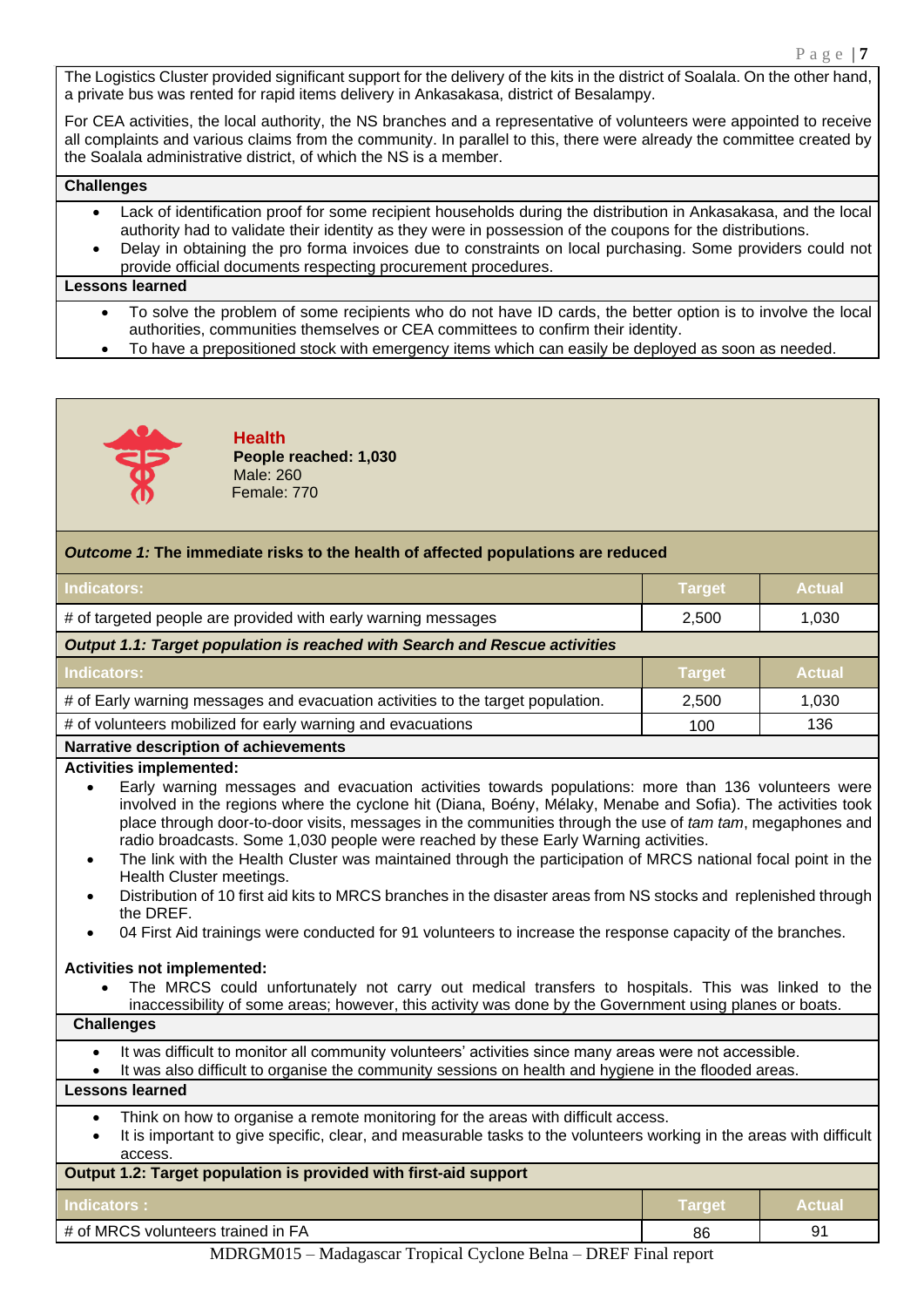|                                                                                                                                                                                                                                                                                                                                        |    | Page   $8$ |
|----------------------------------------------------------------------------------------------------------------------------------------------------------------------------------------------------------------------------------------------------------------------------------------------------------------------------------------|----|------------|
| # of fist aid kits distributed.                                                                                                                                                                                                                                                                                                        | 10 | 10         |
| Narrative description of achievements                                                                                                                                                                                                                                                                                                  |    |            |
| 91 volunteers (50 men and 41 women) from Boeny and Melaky regions benefited from 4 CBHFA trainings.<br>$\bullet$<br>Distribution of 10 first aid kits:<br>$\bullet$<br>06 for the Boeny region: 02 for Majunga I, 04 for Soalala district<br>$\circ$<br>04 for the Melaky region (Besalampy district).<br>$\circ$<br><b>Challenges</b> |    |            |
| Difficult access, or even non-existent means of travel to the place. Private motorbikes were rented from<br>$\bullet$<br>company to get to the training site.                                                                                                                                                                          |    |            |
| <b>Lessons learned</b>                                                                                                                                                                                                                                                                                                                 |    |            |
| Increase the number of training days to 03 if possible to allow proper assimilation of the lessons.<br>$\bullet$                                                                                                                                                                                                                       |    |            |
|                                                                                                                                                                                                                                                                                                                                        |    |            |



#### **Water, sanitation and hygiene People reached: 2,500 people**  Female: 1,522 Male: 978

| Outcome 1: Immediate reduction in water-borne disease risk in targeted communities                                                                                                                                                                                                                                                                                                                                                                             |               |               |  |  |
|----------------------------------------------------------------------------------------------------------------------------------------------------------------------------------------------------------------------------------------------------------------------------------------------------------------------------------------------------------------------------------------------------------------------------------------------------------------|---------------|---------------|--|--|
| <b>Indicator:</b>                                                                                                                                                                                                                                                                                                                                                                                                                                              | <b>Target</b> | <b>Actual</b> |  |  |
| % population reached with WASH (HP and NFIs) support.                                                                                                                                                                                                                                                                                                                                                                                                          | 2,500         | 2,500         |  |  |
| Output 1.1: WASH items assistance is provided to the affected households                                                                                                                                                                                                                                                                                                                                                                                       |               |               |  |  |
| # of WASH kits (composition 1 jerrycan foldable, 1 bucket, 2 soaps, 1 jar, 1<br>chlorine bottle 150 ml) items prepositioned in preparedness for 500<br>households (2,500 people).                                                                                                                                                                                                                                                                              | 500           | 480           |  |  |
| # of WASH kits distributed to the affected population (500 households).                                                                                                                                                                                                                                                                                                                                                                                        | 500           | 480           |  |  |
| <b>Narrative description of achievements</b>                                                                                                                                                                                                                                                                                                                                                                                                                   |               |               |  |  |
| 500 households composed of 2,500 persons (978 men and 1,522 women), were able to benefit from the kits, among<br>them 320 children under 5 years old, 226 persons over 50 years old, and 05 persons with disabilities.                                                                                                                                                                                                                                         |               |               |  |  |
| <b>Challenges</b>                                                                                                                                                                                                                                                                                                                                                                                                                                              |               |               |  |  |
| Poor quality of local items and bad transportation conditions.<br>$\bullet$                                                                                                                                                                                                                                                                                                                                                                                    |               |               |  |  |
| <b>Lessons Learned</b>                                                                                                                                                                                                                                                                                                                                                                                                                                         |               |               |  |  |
| Packaging to be reinforced and transportation conditions to be improved.<br>$\bullet$                                                                                                                                                                                                                                                                                                                                                                          |               |               |  |  |
| To have a prepositioned stock with based- emergency items which can easily be deployed as soon as needed.                                                                                                                                                                                                                                                                                                                                                      |               |               |  |  |
| Output 1.2: Hygiene promotion activities that meet Sphere standards for the identification and use of hygiene<br>products are provided to the target population                                                                                                                                                                                                                                                                                                |               |               |  |  |
| <b>Indicators:</b>                                                                                                                                                                                                                                                                                                                                                                                                                                             | <b>Target</b> | <b>Actual</b> |  |  |
| # of hygiene awareness sessions conducted                                                                                                                                                                                                                                                                                                                                                                                                                      | 4             | 4             |  |  |
| # of people reached by awareness campaigns                                                                                                                                                                                                                                                                                                                                                                                                                     | 2,500         | 2,467         |  |  |
| # of MRC volunteers trained and prepared to respond in WASH (Hygiene<br>promotion).                                                                                                                                                                                                                                                                                                                                                                            | 86            | 91            |  |  |
| # IEC / HP materials produced and provided to the affected population.<br>2,500<br>2,500                                                                                                                                                                                                                                                                                                                                                                       |               |               |  |  |
| Narrative description of achievements                                                                                                                                                                                                                                                                                                                                                                                                                          |               |               |  |  |
| Organization of 04 hygiene promotion sessions conducted by 91 MRCS volunteers reaching 2,500 people.<br>$\bullet$<br>500 WASH kits (each kit is composed of 1 jerrycan foldable, 1 bucket, 2 soaps, 1 jar, 1 chlorine bottle 150 ml),<br>$\bullet$<br>pre-positioned in Soalala and Majunga, the main towns closest to the impacted areas.<br>In Maiunga (Boény Region), health promotion activities started by distributing leaflets provided by the Ministry |               |               |  |  |

In Majunga (Boény Region), health promotion activities started by distributing leaflets provided by the Ministry of Health (30 leaflets provided).

Initial assessments conducted revealed that several wells (including 20 in Soalala chief town) had been submerged by saltwater (sea). Those data allow the NS to advocate with sectoral ministries (MoH, ministry of WASH) and other partners to support the target communities in drinking water provision and the maintenance of those wells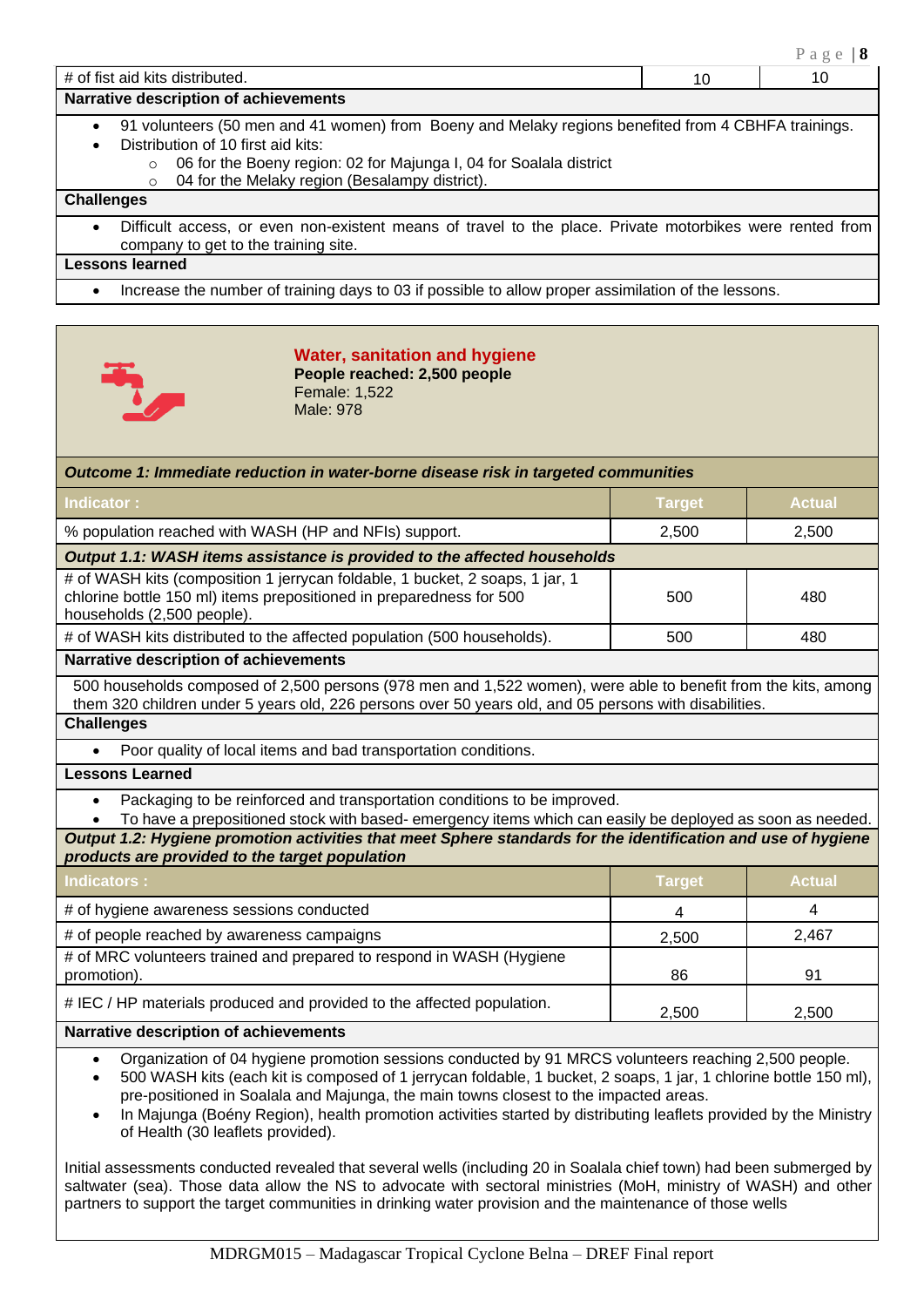#### **Challenges**

- Difficulty of access to intervention areas
- Coordination problems with some branches' representatives
- Data collection appropriate tools
- Lack of IEC tools in electronic version.

## **Lessons learned**

- Allow a few days for travel due to difficult access.
- Train and inform the branch representatives on procedures and coordination
- Set up data collection tools
- Update and digitalise the IEC existing tools in advance

## **Strengthening National Society capacities**

**Outcome S1: The objectives of National Societies in terms of capacity building and organizational development are facilitated so that National Societies have the legal, ethical, and financial foundations, systems and structures, skills and capabilities to plan and execute activities**

| Indicators:                                                                                                                                   | <b>Target</b> | <b>Actual</b> |
|-----------------------------------------------------------------------------------------------------------------------------------------------|---------------|---------------|
| 100 MRC volunteers insured.                                                                                                                   | 100           | 100           |
| 100 MRC volunteers with visibility items (MRC bibs and flags)<br>100                                                                          |               | 100           |
| Narrative description of achievements                                                                                                         |               |               |
| A total of 100 volunteers have been insured<br>$\bullet$<br>Visibility materials have been provided to the volunteers in actions<br>$\bullet$ |               |               |
| <b>Challenges</b>                                                                                                                             |               |               |
| Difficulties to access the Internet and electricity in the intervention areas                                                                 |               |               |
| <b>Lessons learned</b>                                                                                                                        |               |               |
| Use of solar panels, generators, and internet equipment (modem)<br>$\bullet$                                                                  |               |               |

| Effective response preparedness and NS surge capacity mechanism is maintained                                                                                                                                                                                                                                                                                                                                                                     |               |               |  |
|---------------------------------------------------------------------------------------------------------------------------------------------------------------------------------------------------------------------------------------------------------------------------------------------------------------------------------------------------------------------------------------------------------------------------------------------------|---------------|---------------|--|
| <b>Indicators:</b>                                                                                                                                                                                                                                                                                                                                                                                                                                | <b>Target</b> | <b>Actual</b> |  |
| # NDRT of the MRC deployed to the affected areas to support the NS activities                                                                                                                                                                                                                                                                                                                                                                     | 04            | 04            |  |
| # of international surge team members deployed to support the NS activities.                                                                                                                                                                                                                                                                                                                                                                      | 04            | 00            |  |
| One Lessons learned workshop (LLW) held.<br>01<br>01                                                                                                                                                                                                                                                                                                                                                                                              |               |               |  |
| Narrative description of achievements                                                                                                                                                                                                                                                                                                                                                                                                             |               |               |  |
| Mobilization of 04 NDRT members including 02 for the district of Soalala and 02 for the district of Besalampy, and two<br>of them are NDRT members from Analamanga to ensure the recovery of accounting documents, activity reports,<br>briefing of the other NDRT members and follow-up of the activities.<br>$M_{\odot}$ at the construction of the constanting the constant $M_{\odot}$ and $M_{\odot}$ at the HTDO at $\mu$ the contract of a |               |               |  |

No surge member was deployed on this operation. However, the NS was supported by IFRC staff through short missions in the country.

**Challenges**

• Lack of human resources and active volunteers in some areas, for example in the district of Besalampy in Ankasakasa,

## **Lessons learned**

- Recruitment of new MRCS volunteers in remote areas.
- Get information ahead of time and plan accordingly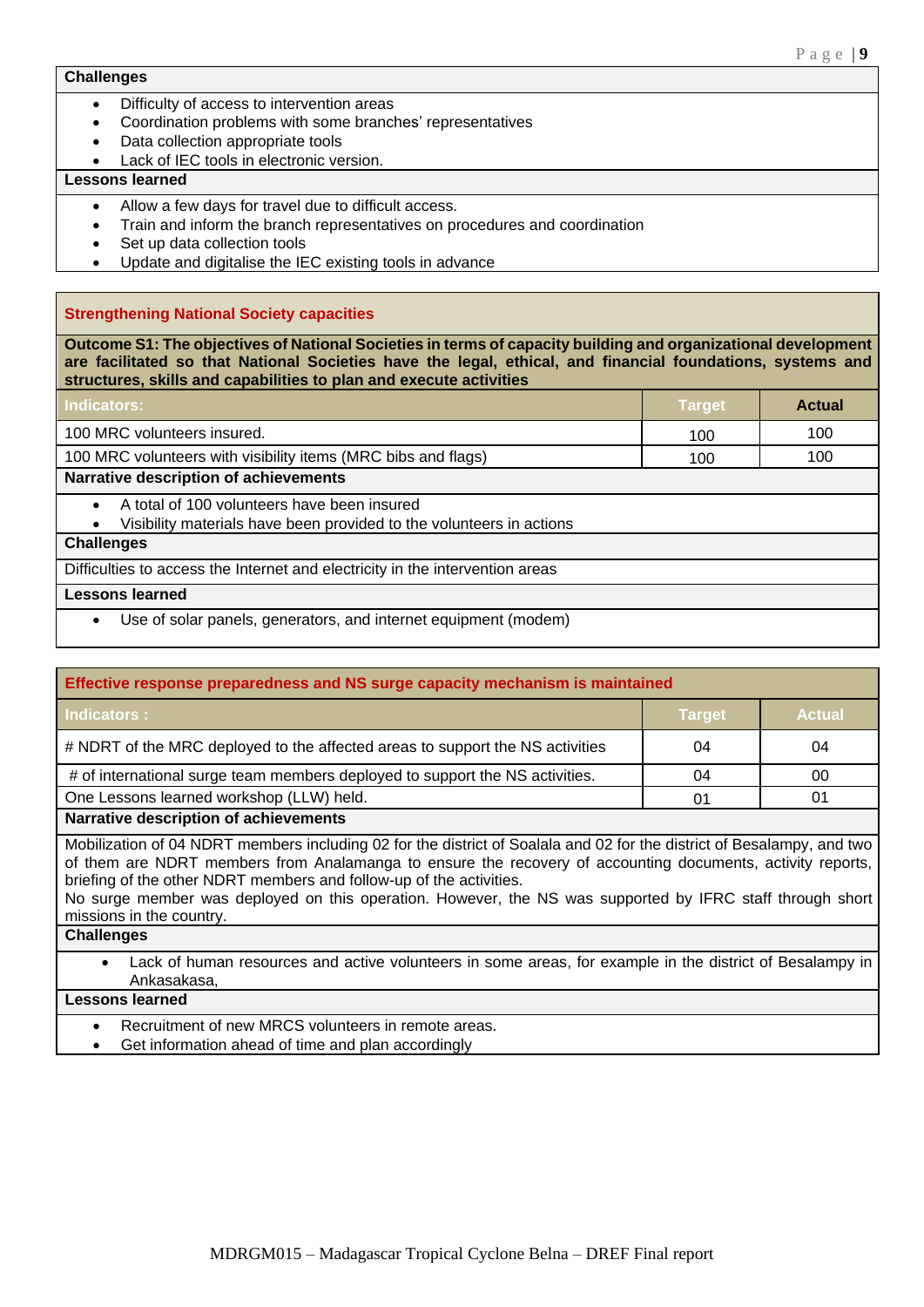# D. BUDGET

The overall amount allocated for Malagasy Red Cross response to the impact of Tropical Cyclone Belna was CHF 146,491, of which CHF 119,369 (81.48%) were spent. The balance of CHF 27,122 will be returned to the DREF pot.

## **Explanation of variances:**

| <b>Description</b>                       | <b>Budget</b> | <b>Expenditure</b> | <b>Variance</b> | <b>Explanation</b>                                                                                                 |
|------------------------------------------|---------------|--------------------|-----------------|--------------------------------------------------------------------------------------------------------------------|
| Others Machinery &<br>Equipment          | 500           |                    | 500             | Budgeted but the detailed assessment<br>showed no related needs, hence no<br>expense.                              |
| Storage                                  |               | 28                 | $-28$           | Some areas of intervention are difficult to<br>access, thus the NS was obliged to rent<br>warehouses for some days |
| Information & Public<br><b>Relations</b> | 1,000         | 1,599              | -599            | Expenditure on supervisory missions,<br>courtesy visits, meetings                                                  |
| Office Costs                             |               | 593                | -593            | This was to purchase training materials                                                                            |
| Communications                           |               | 696                | -696            | There were needs of communication were<br>not budgeted, which explains this<br>expenditure                         |
| <b>Financial Charge</b>                  | 500           | 572                | $-72$           | Fees for transferring the cash to the<br>branches.                                                                 |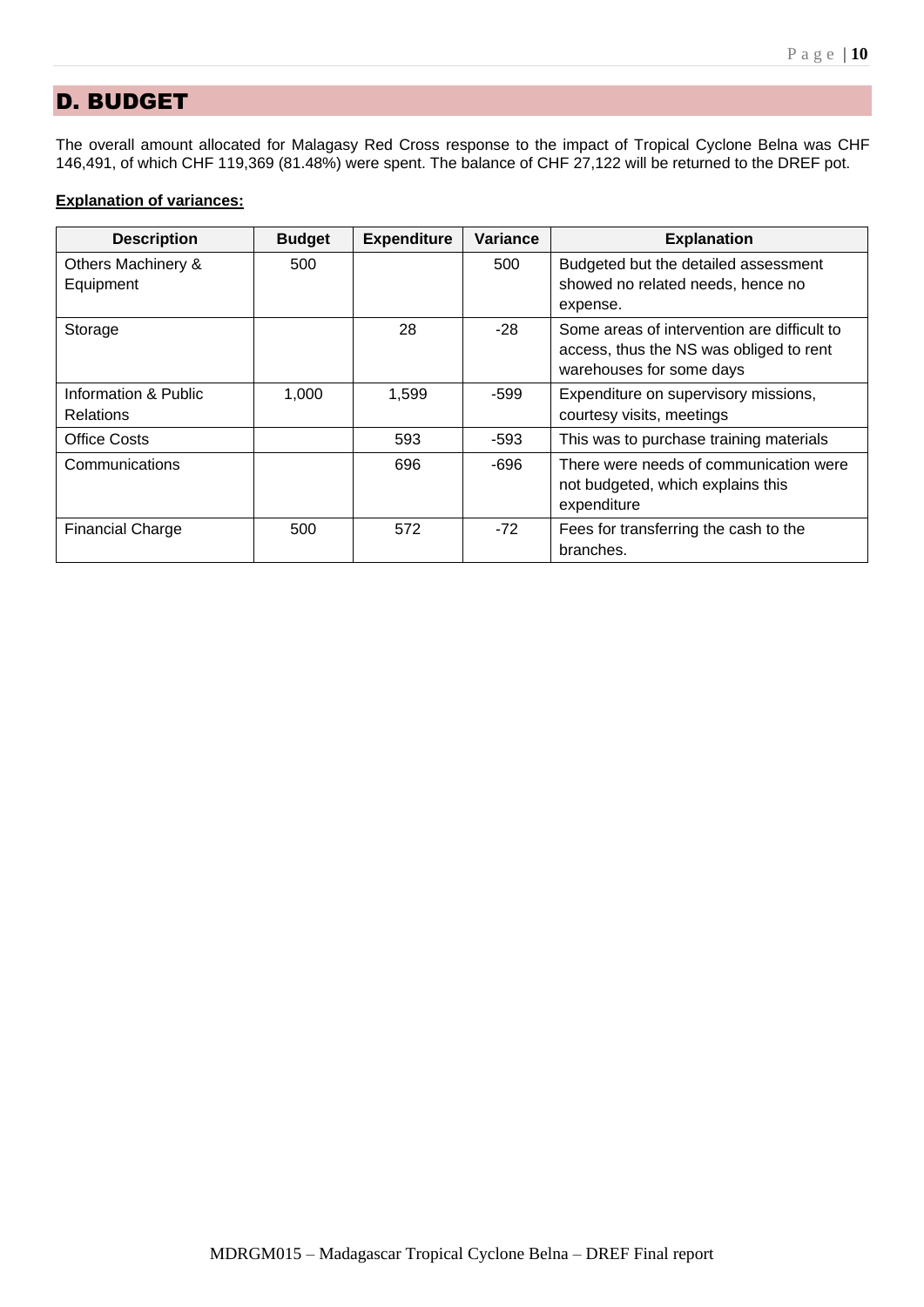# <span id="page-10-0"></span>**DREF Operation**

FINAL FINANCIAL REPORT

# **MDRMG015 - Madagascar - Tropical Cyclone Belna Preparedness**

Operating Timeframe: 08 Dec 2019 to 07 Mar 2020

# **III. Expenditure by budget category & group**

| <b>Description</b>                          | <b>Budget</b> | Expenditure | Variance |
|---------------------------------------------|---------------|-------------|----------|
| <b>Relief items, Construction, Supplies</b> | 100,700       | 82,062      | 18,638   |
| Shelter - Relief                            | 25,500        | 19,500      | 6,000    |
| <b>Clothing &amp; Textiles</b>              | 28,000        | 18,000      | 10,000   |
| Water, Sanitation & Hygiene                 | 22,000        | 21,123      | 877      |
| Medical & First Aid                         | 1.200         | 424         | 776      |
| <b>Utensils &amp; Tools</b>                 | 23,000        | 22,613      | 387      |
| Other Supplies & Services                   | 1,000         | 402         | 598      |
| Land, vehicles & equipment                  | 500           |             | 500      |
| Others Machinery & Equipment                | 500           |             | 500      |
| Logistics, Transport & Storage              | 7,000         | 6,928       | 72       |
| Storage                                     |               | 28          | $-28$    |
| <b>Transport &amp; Vehicles Costs</b>       | 7,000         | 6,900       | 100      |
| <b>Personnel</b>                            | 16,850        | 9,974       | 6,876    |
| <b>International Staff</b>                  | 15,000        | 8,213       | 6,787    |
| Volunteers                                  | 1,850         | 1,761       | 89       |
| <b>Workshops &amp; Training</b>             | 9,000         | 7,672       | 1,328    |
| Workshops & Training                        | 9,000         | 7,672       | 1,328    |
| <b>General Expenditure</b>                  | 3,500         | 5,448       | $-1,948$ |
| Travel                                      | 2,000         | 1,988       | 12       |
| Information & Public Relations              | 1,000         | 1,599       | $-599$   |
| Office Costs                                |               | 593         | $-593$   |
| Communications                              |               | 696         | $-696$   |
| <b>Financial Charges</b>                    | 500           | 572         | $-72$    |
| <b>Indirect Costs</b>                       | 8,941         | 7,285       | 1,655    |
| Programme & Services Support Recover        | 8,941         | 7,285       | 1,655    |
| <b>Grand Total</b>                          | 146,491       | 119,369     | 27,122   |



**Selected Parameters** Reporting Timeframe 2019/12-2020/10 Operation MDRMG015 Budget Timeframe 2019/12-2020/3 Budget APPROVED

> Prepared on 18/Nov/2020 All figures are in Swiss Francs (CHF)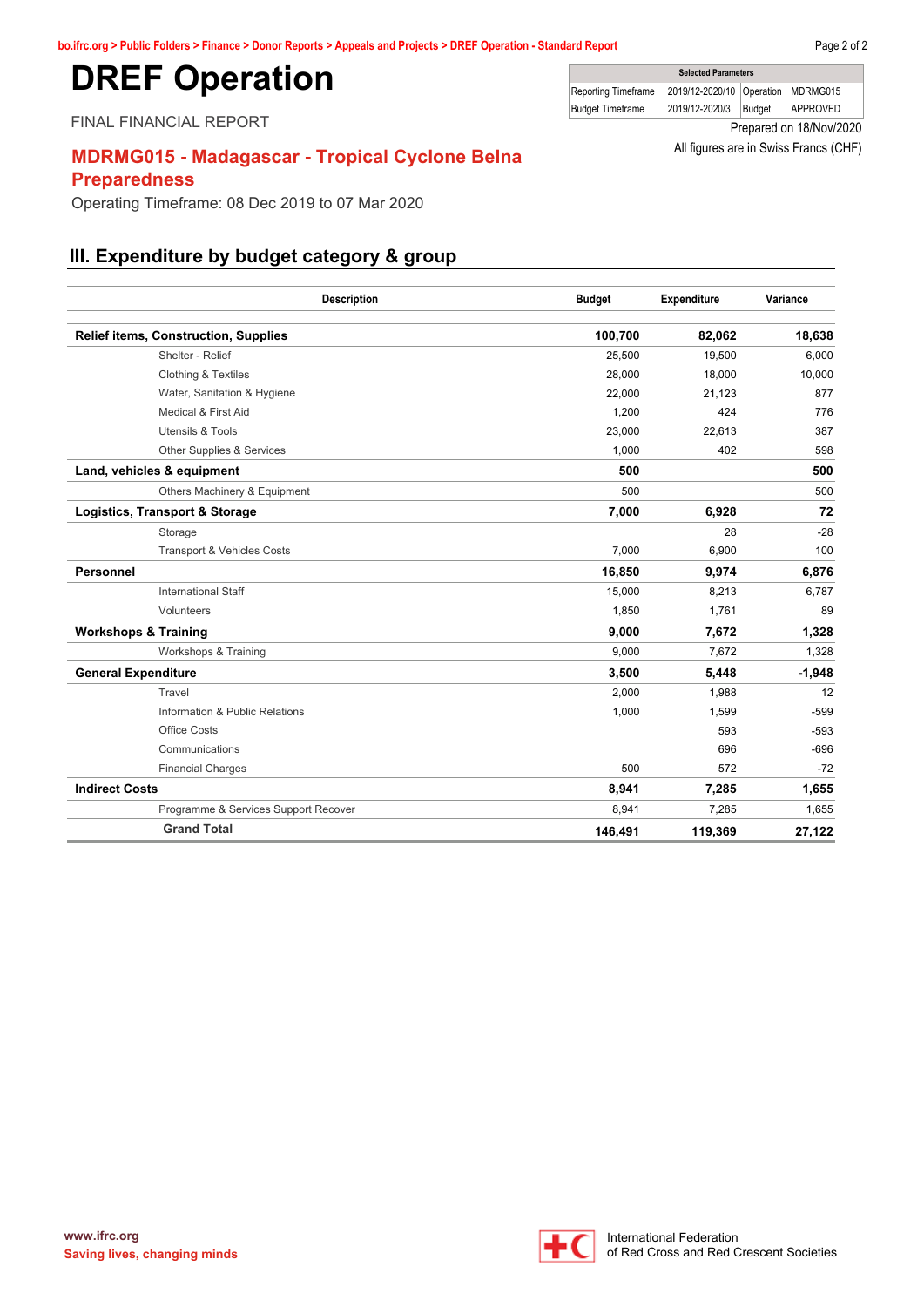# **DREF Operation**

FINAL FINANCIAL REPORT

|                         | <b>UCICLICAT ARTICLETS</b>         |        |                         |  |
|-------------------------|------------------------------------|--------|-------------------------|--|
| Reporting Timeframe     | 2019/12-2020/10 Operation MDRMG015 |        |                         |  |
| <b>Budget Timeframe</b> | 2019/12-2020/3                     | Budaet | APPROVED                |  |
|                         |                                    |        | Prepared on 18/Nov/2020 |  |

**Selected Parameters**

 $\Box$ 

All figures are in Swiss Francs (CHF)

# **MDRMG015 - Madagascar - Tropical Cyclone Belna Preparedness**

Operating Timeframe: 08 Dec 2019 to 07 Mar 2020

## **I. Summary**

| <b>Opening Balance</b>          | $\mathbf 0$ |
|---------------------------------|-------------|
| <b>Funds &amp; Other Income</b> | 146,491     |
| <b>DREF Allocations</b>         | 146,491     |
| <b>Expenditure</b>              | $-119,369$  |
| <b>Closing Balance</b>          | 27,122      |

# **II. Expenditure by area of focus / strategies for implementation**

| <b>Description</b>                                    | <b>Budget</b> | <b>Expenditure</b> | Variance |
|-------------------------------------------------------|---------------|--------------------|----------|
| AOF1 - Disaster risk reduction                        |               | 775                | -775     |
| AOF2 - Shelter                                        |               | 2,564              | $-2,564$ |
| AOF3 - Livelihoods and basic needs                    |               |                    | 0        |
| AOF4 - Health                                         |               |                    | 0        |
| AOF5 - Water, sanitation and hygiene                  | 146.491       | 115,984            | 30,507   |
| AOF6 - Protection, Gender & Inclusion                 |               |                    | 0        |
| AOF7 - Migration                                      |               |                    | 0        |
| Area of focus Total                                   | 146,491       | 119,322            | 27,169   |
| SFI1 - Strenghten National Societies                  |               |                    | 0        |
| SFI2 - Effective international disaster management    |               |                    | 0        |
| SFI3 - Influence others as leading strategic partners |               |                    | 0        |
| SFI4 - Ensure a strong IFRC                           |               | 47                 | $-47$    |
| <b>Strategy for implementation Total</b>              |               | 47                 | $-47$    |
| <b>Grand Total</b>                                    | 146,491       | 119,369            | 27,122   |